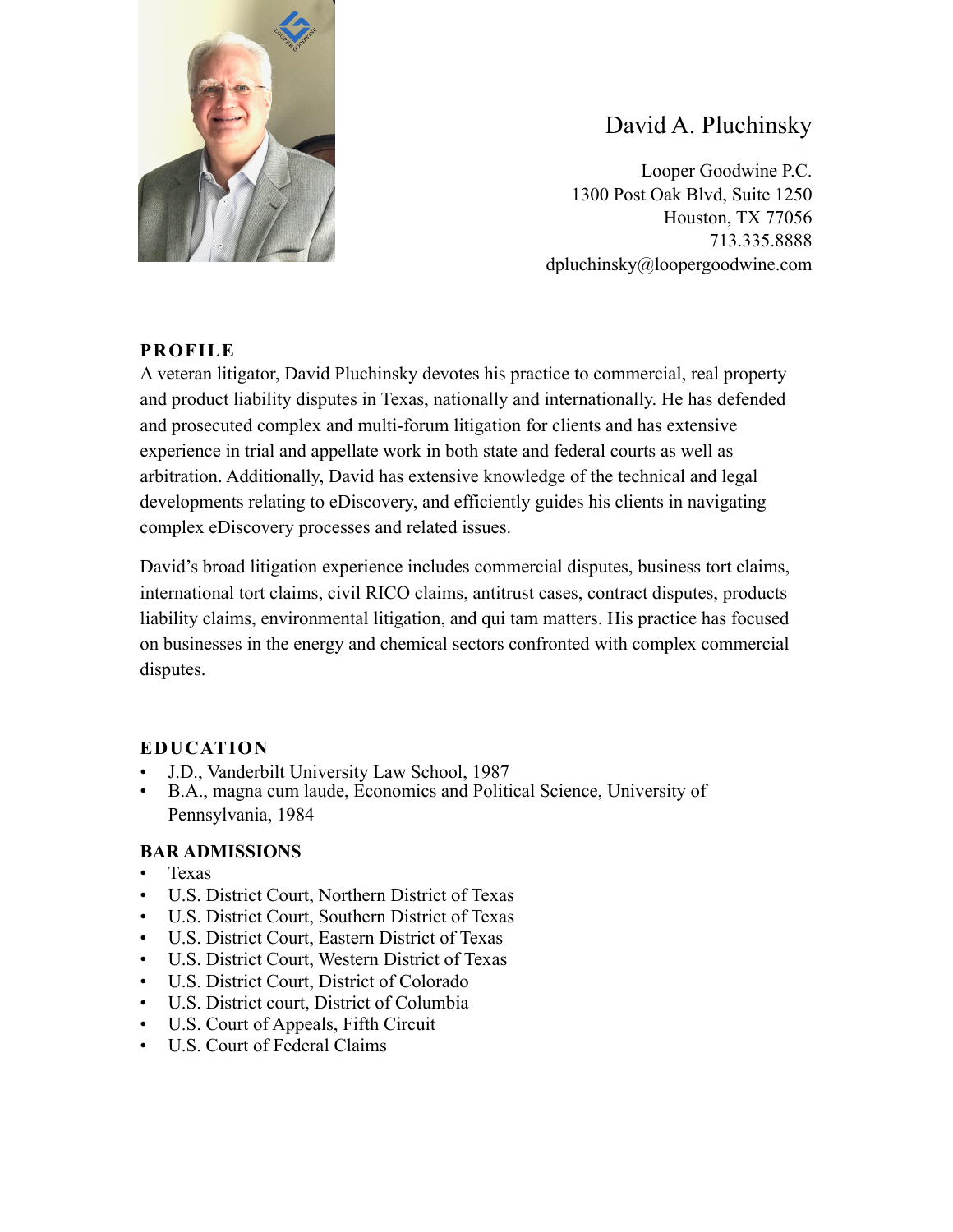#### **REPRESENTATIVE EXPERIENCE**

- **Oil and Gas Exploration Rights:** Represented various oil and gas exploration companies in defense of claims alleging loss of lease rights and international exploration concessions as well as royalty and lease payment disputes.
- **Gas Processing Agreements:** Represented various natural gas processors and oil and gas exploration companies in disputes relating to the purchase of natural gas liquids under a gas processing agreement and related transportation agreements.
- **Service and Supply Agreements:** Represented chemical companies in a breach of utility service contracts and feedback supply agreements.
- **Business Interruption:** Represented refines and chemical companies in various disputes for business Interruption damages resulting from off-spec feedstock as well as equipment failure.
- **Oil and Gas Exploration Concession:** Represented an oil and gas exploration company in defense of a suit for the alleged loss of oil and gas rights in the Timor Sea.
- **Leasehold Interest Disputes:** Represented an oil and gas exploration company in disputes related to assignments of a working leasehold interest.
- **Gas Processing Agreement:** Represented a gas processor in a dispute relating to the purchase of natural gas liquids under a gas processing agreement.
- **Natural Gas Qui tam Action:** Represented a natural gas purchaser in a qui tam action.
- **Royalty Disputes:** Represented several oil and gas exploration companies in royalty disputes.
- **Breach of Steam Supply Contract:** Represented a chemical company in a breach of a steam supply contract dispute.
- **Delay Damages Dispute:** Represented a Qatari chemical company in a delay damages dispute against a U.S. contractor for the late completion of a chemical complex.
- **Easement Disputes:** Represented chemical companies and oil and gas exploration companies in easement disputes and related easement issues.
- **Business Interruption:** Represented a chemical company in a business interruption case based on a supplier's delivery of off-spec product.
- **Offshore Pipeline:** Represented an individual in seeking to recover an ownership interest in an offshore pipeline system.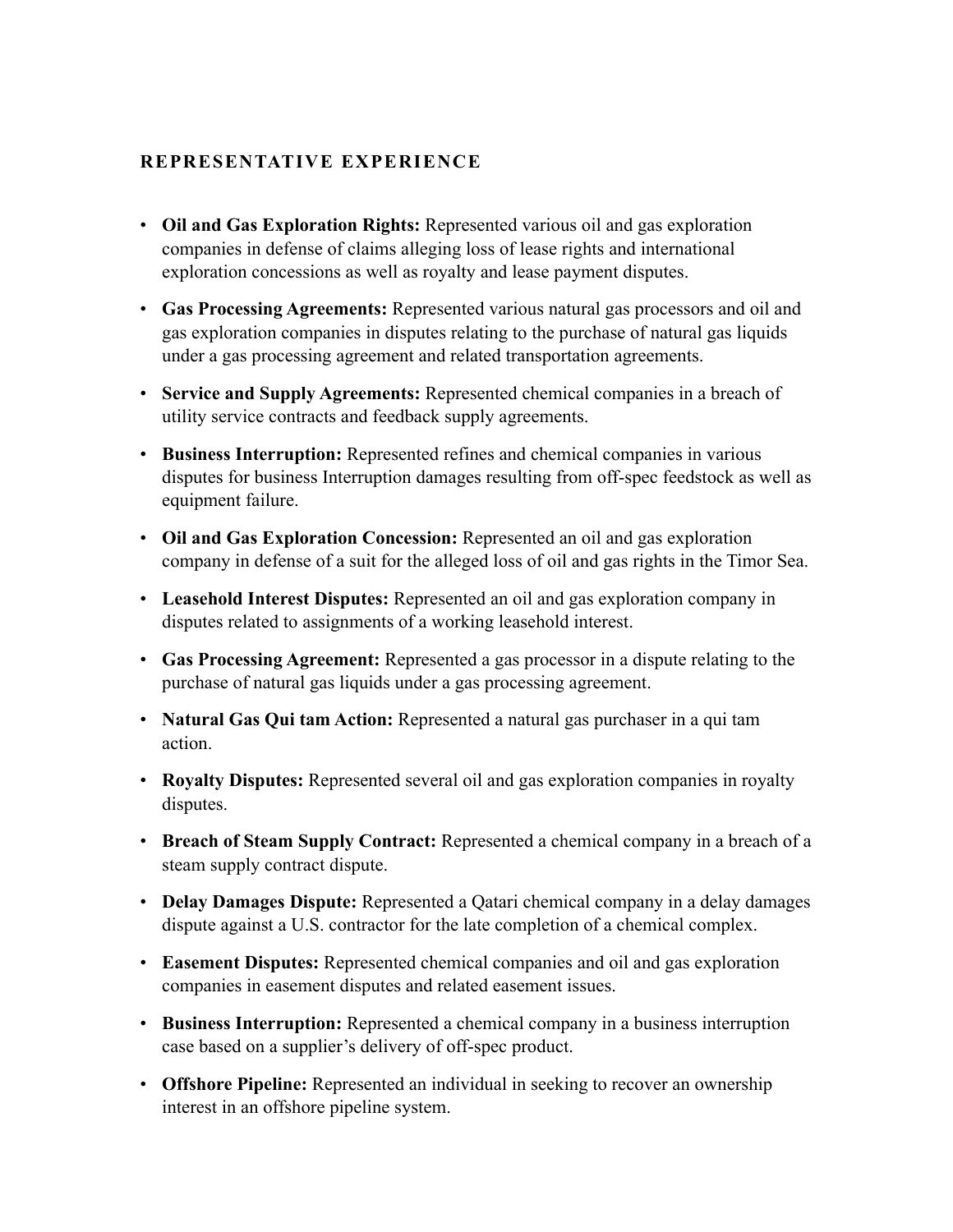- **Take-or-Pay Dispute:** Represented an oil and gas producer in a take-or-pay dispute in the High Commercial Court of England and the United States District Court for the Southern District of Texas.
- **Leasehold Interest Termination:** Represented oil and gas exploration companies in disputes relating to the termination of leasehold interests.
- **Natural Gas Transportation Contract Dispute:** Represented a gas producer in a transportation contract dispute relating to quality, pricing, and the ability of the transporter to terminate the contract.
- **Facilities Purchase Option Dispute:** Represented a working interest owner regarding its exercise of an option to acquire an interest in gas processing facilities and related pipelines.
- **Antitrust Litigation:** Represented several oil and gas exploration companies in antitrust litigation against several service companies that formed a worldwide conspiracy to fix prices and monopolize the relevant market.
- **Class Action Litigation:** Represented a boiler manufacturer in class action litigation resulting from chemical plant explosion.
- **Breach of Fiduciary Duty:** Represented a major Texas intrastate pipeline company in breach of fiduciary duty case against pipeline operator.
- **Breach of Pipeline Agreement:** Represented a partner of a major Texas intrastate pipeline in a breach of pipeline operating agreement matter.
- **Take-or-Pay, Pricing and Ratable Take Dispute:** Represented a chemical company in several gas take-or-pay cases which also involved pricing and ratable take issues.
- **Natural Gas Class Action:** Represented a chemical company in a class action involving the purchase of natural gas.
- **Natural Gas Transportation Contract Dispute:** Represented a chemical company in a gas transportation contract dispute.
- **Breach of Steam Supply Agreement:** Represented a refiner in a business disruption and breach of steam supply agreement.
- **Breach of Supply Agreement:** Represented a refiner in a breach of CBO supply agreement.
- **Maximum Take Obligation Dispute:** Represented a refiner in a dispute regarding the maximum take obligation under a gasoline purchase agreement.
- **Debarment Appeal:** Represented an export business and several of its employees in appeal of debarment decision that resulted in termination of debarments.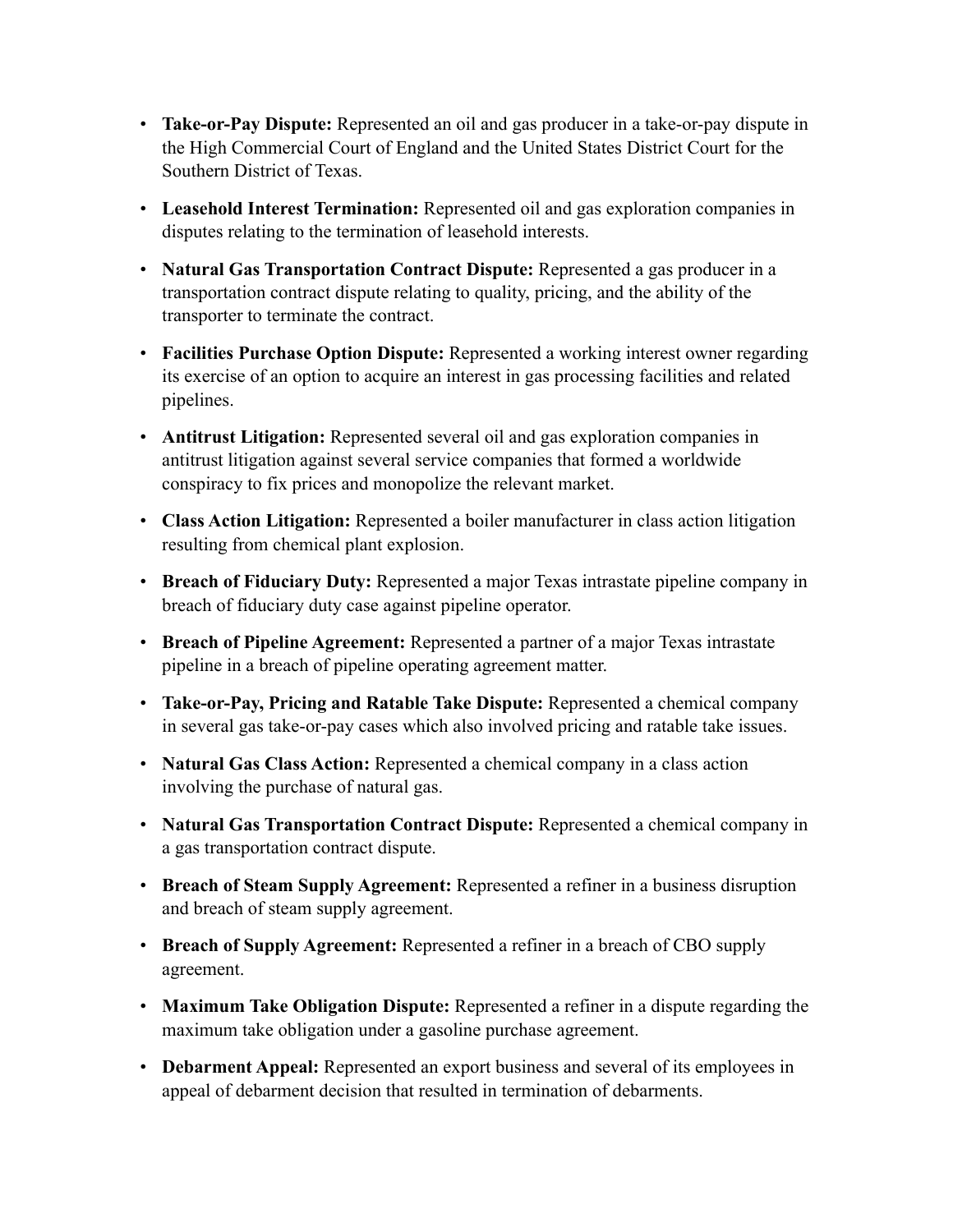- **Agency Show cause Action:** Represented an export business in agency action to establish business was entitled to a license under the Perishable Agriculture and Commodities Act.
- **Products Liability Litigation:** Assisted a manufacturer in investigation and compliance matters in connection with the defense of litigation arising out of a series of product liability cases.
- **Oil Spill Dispute:** Represented an oil and gas exploration company in the defense of numerous claims that damages from oil allegedly resulted from oil production operations.

## **HONORS**

- Best *Lawyers in America* 2019-2020, Listed in Texas for Commercial Litigation
- Texas' "Top Rated Lawyers®," ALM/LexisNexis, 2012
- Texas Super Lawyer, *Thomson Reuters*, 2006-2008

## **PUBLICATIONS AND SPEECHES**

- *Legaltech West Coast*, Panelist, "Protecting Against Cyber Hacking and Computer Fraud," June 2016
- *Practical Law*, Co-author, "Enforcing Arbitration Awards in Texas," June 2015
- Speaker, "Legal Analytics and the Business of Law Summit," November 2014
- LegalTech West Coast, Speaker and Section Chair, "Biz Dev for the Small Firm," June 2014
- eDiscovery for Oil and Gas, Speaker, "Early Case Assessment and Strategizing with your eDiscovery Team," May 2012
- The Litigation Summit and Expo, Speaker, "E-Discovery Evolved Part 3: Trends, Technology and Planning for the Future," November 2011
- The Institute of Internal Auditors, panelist, "E-Discovery Basics," February 2011
- T3 (Trial Tactics & Technology), ALM Events, "The Necessity for a 'Litigation Readiness and Hold' Program to Protect Yourself and Your clients," November 2007
- West Legal Works, "Electronic Discovery After the new Federal Rules: Strategies for Coping with the Latest Challenges and Intricacies," September 2007
- *Houston Business Journal* Business Survival Guide, Co-author, "Court System may Offer Cost-Effective Alternative to Arbitration," April 2007